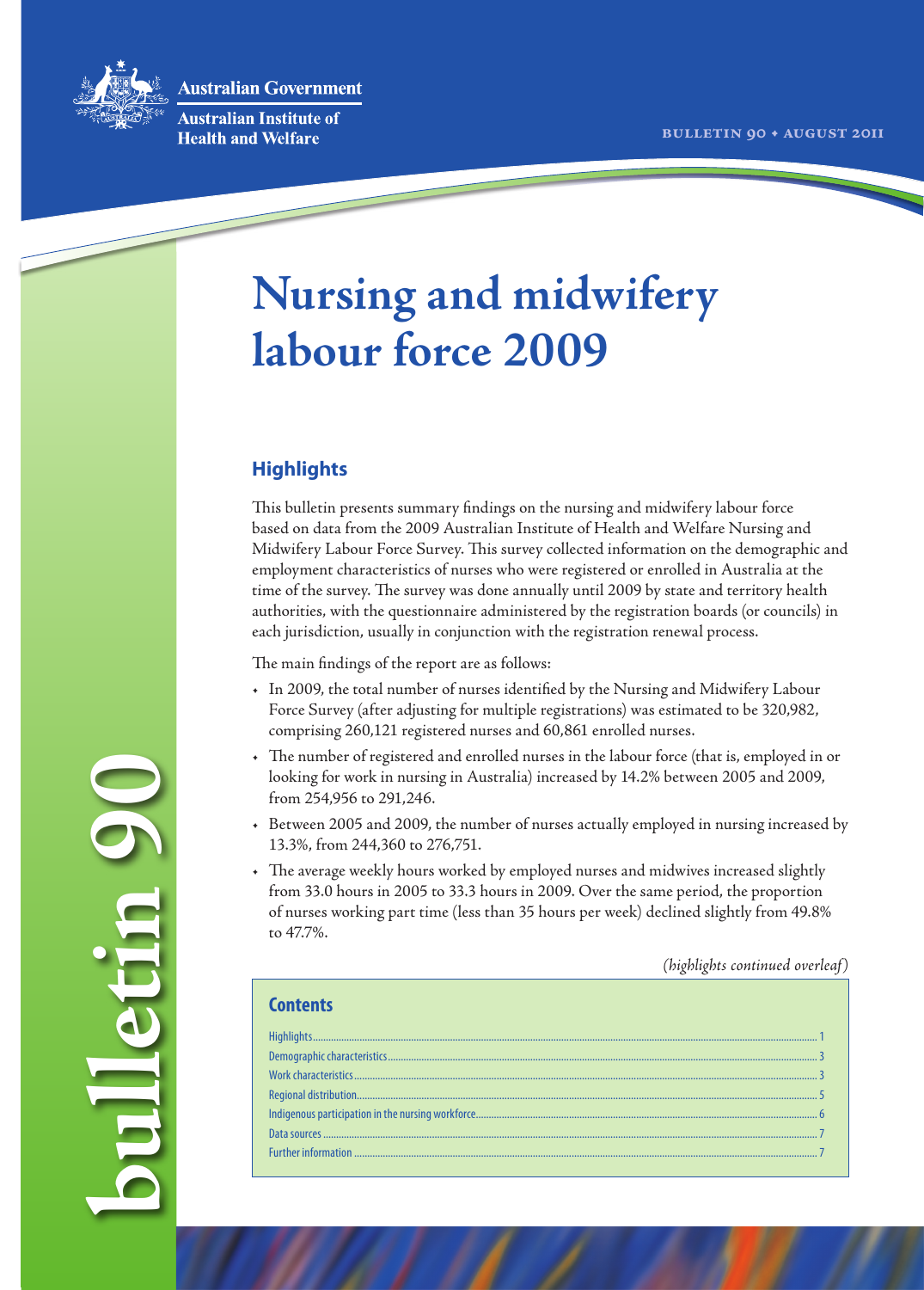- • Overall, nursing supply increased by 6.2% between 2005 and 2009, from 1,040 full‑time equivalent (FTE) nurses per 100,000 population to 1,105 full-time equivalent nurses, based on a 38-hour week. This was mainly a result of both a 13.3% increase in the number of employed nurses, and a 0.9% increase in the average hours they worked over this period.
- Nursing supply across regions ranged from 997 full-time equivalent nurses per 100,000 population in *Major cities* to 1,240 in *Very remote* areas.
- Between 2005 and 2009, the proportion of employed nurses aged 50 years and over increased from 35.8% to 36.3%. The average age of nurses decreased from 45.1 years in 2005 to 44.3 years in 2009.
- • Nursing continued to be a female dominated profession, with females comprising 90.4% of employed nurses in 2009 (down slightly from 92.1% in 2005).



*Note:* Numbers in bold print relate to registered nurses and plain to enrolled nurses. Nursing role is based on main nursing job. *Source:* AIHW Nursing and Midwifery Labour Force Survey 2009.

**Figure 1: Registered and enrolled nurses, by labour force status, 2009**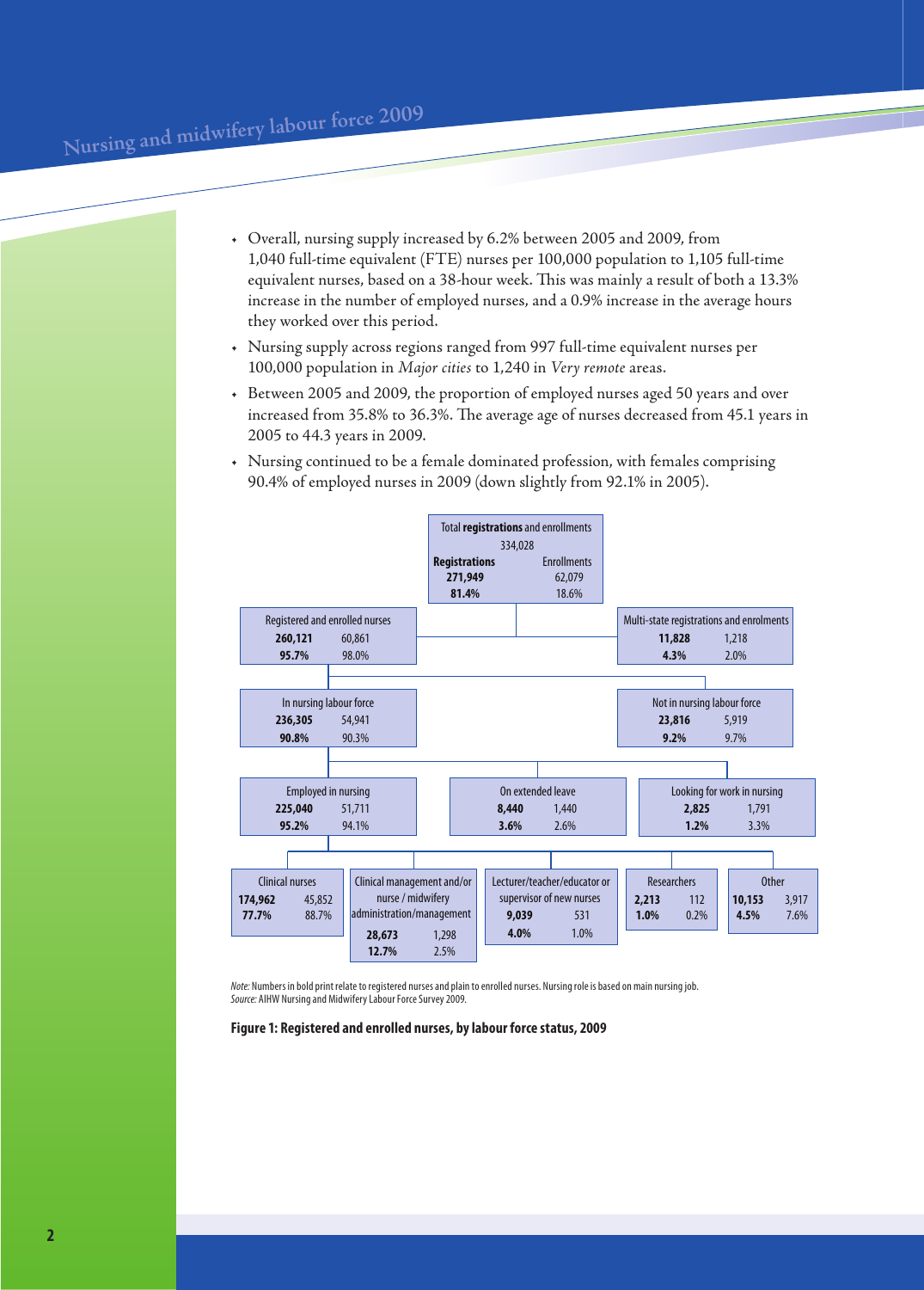## <span id="page-2-0"></span>**Demographic characteristics**

In 2009, there were 320,982 registered and enrolled nurses, of whom 86.2% were employed in nursing (Figure 1).

The average age of employed nurses was 44.3 years (43.1 years for males and 44.5 years for females). Non-clinicians were, on average, slightly older than clinicians (46.4 and 44.1 years, respectively) (Table 1). Nursing continued to be a female dominated profession, with only 9.6% of nurses being male in 2009, up from 7.9% in 2005.

The age profile of the nursing population has shifted toward older age groups over recent years (Figure 2). In 1999, the 40–44 years age group included the greatest number of nurses of all the age groups. By 2009, it was the 50–54 years age group that included the most nurses.

In 2009, 38,975 employed registered and enrolled nurses (14.9% of those who answered the question) reported obtaining their first qualification in a country other than Australia.



*Sources:* AIHW Nursing and Midwifery Labour Force Survey, 1999, 2005 and 2009.

**Figure 2: Number of employed registered and enrolled nurses, by age, 1999, 2005 and 2009**

# **Work characteristics**

Most nurses (90.6% or 250,786) were employed mainly as clinicians. Clinicians were most likely to report working in medical and surgical areas (32.6%), followed by critical care (17.3%) and aged care (10.6%). Of the non-clinical workforce, about 36.9% reported working in lecturing, education and/or supervision of new nurses, and 9.0% reported working as researchers.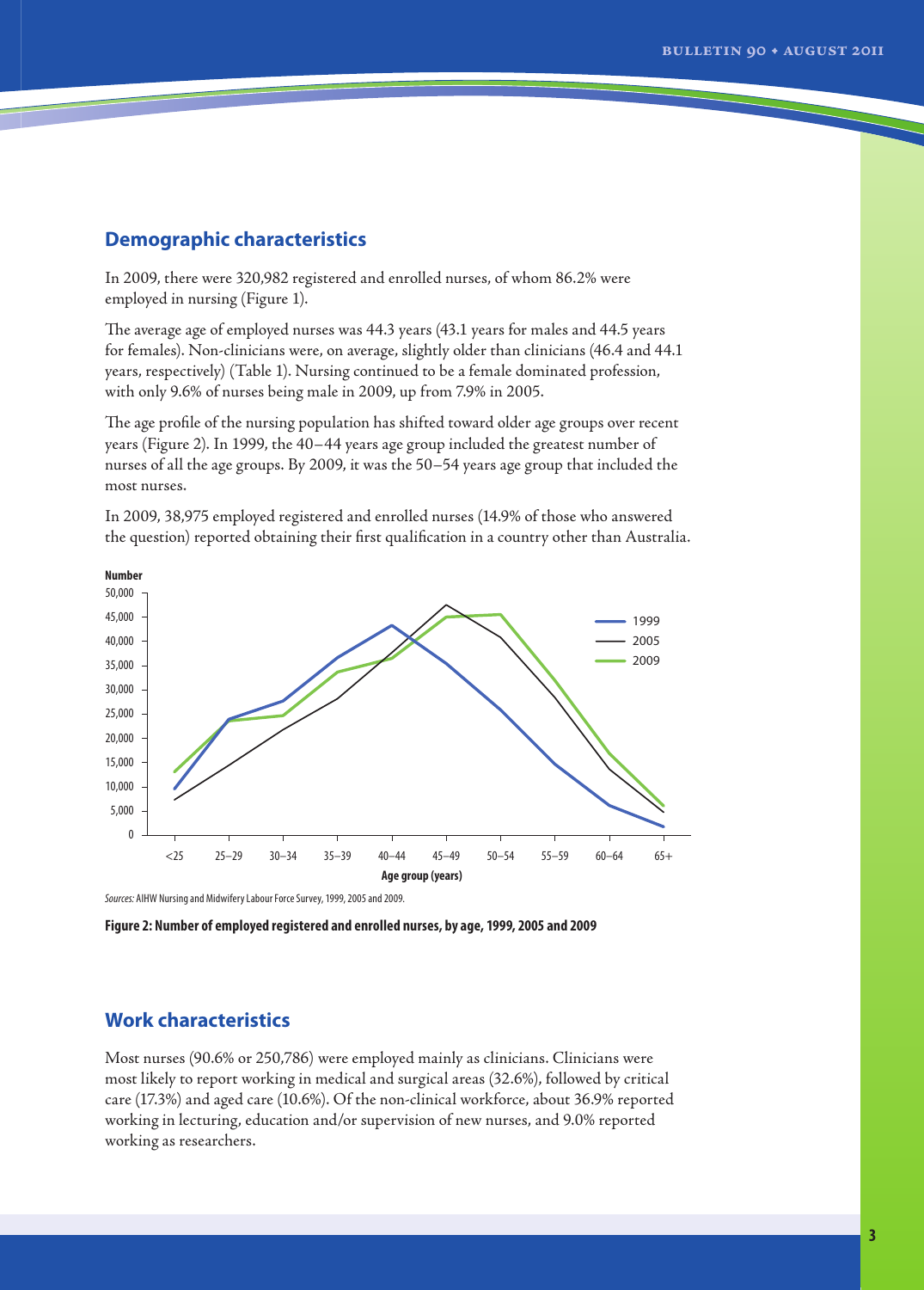Clinicians worked an average of 33.2 hours per week, and non-clinicians, 33.9 hours.

Overall, 52,273 nurses were authorised as midwives. Of these, there were 2,049 were direct entry midwives (qualified through direct entry midwifery undergraduate programs, and not required to first qualify as a registered nurse).

| <b>Field of nursing</b>                                                       | Number          | <b>Average</b><br>age (years) | Percentage aged<br>50 years or over | <b>Average hours</b><br>worked per week | <b>FTE</b><br>number(a) | FTE rate(b) |  |
|-------------------------------------------------------------------------------|-----------------|-------------------------------|-------------------------------------|-----------------------------------------|-------------------------|-------------|--|
|                                                                               | 1999            |                               |                                     |                                         |                         |             |  |
| Clinician                                                                     | 200,219         | 40.8                          | 20.3                                | 30.2                                    | 159,121                 | 841         |  |
| Clinician                                                                     | 191,405         | 40.6                          | 20.0                                | 30.0                                    | 151,109                 | 798         |  |
| Nurse manager                                                                 | 8,814           | 43.8                          | 26.7                                | 35.6                                    | 8,257                   | 44          |  |
| Non-clinician                                                                 | 24,603          | 44.9                          | 31.1                                | 33.9                                    | 21,948                  | 116         |  |
| Administrator                                                                 | 12,497          | 46.1                          | 34.6                                | 36.1                                    | 11,872                  | 63          |  |
| Researcher                                                                    | 1,763           | 41.7                          | 20.7                                | 31.6                                    | 1.466                   | 8           |  |
| Teacher/educator                                                              | 5,949           | 43.3                          | 25.9                                | 32.7                                    | 5,119                   | 27          |  |
| <b>Other</b>                                                                  | 4,394           | 44.8                          | 32.4                                | 30.2                                    | 3,492                   | 18          |  |
| <b>Total</b>                                                                  | 224,822         | 41.2                          | 21.5                                | 30.6                                    | 181,041                 | 957         |  |
|                                                                               | 2005            |                               |                                     |                                         |                         |             |  |
| Clinician                                                                     | 222,974         | 44.9                          | 35.4                                | 32.9                                    | 193,049                 | 947         |  |
| Clinical management and or<br>administration/management of                    |                 |                               |                                     |                                         |                         |             |  |
| clinical nurses                                                               | 25,976          | 47.5                          | 42.9                                | 39.6                                    | 27,070                  | 133         |  |
| Clinical nursing                                                              | 196,998         | 44.6                          | 34.4                                | 32.1                                    | 166,411                 | 816         |  |
| Non-clinician                                                                 | 21,386          | 46.9                          | 40.2                                | 33.6                                    | 18,909                  | 93          |  |
| Lecturing, education and or<br>supervision of new nurses                      | 7,226           | 45.3                          | 45.2                                | 31.9                                    | 6,066                   | 30          |  |
| Researcher                                                                    | 1,976           | 45.5                          | 33.6                                | 34.3                                    | 1,784                   | 9           |  |
| <b>Other</b>                                                                  | 12,183          | 45.1                          | 35.8                                | 33.0                                    | 10,580                  | 52          |  |
| <b>Total</b>                                                                  | 244,360         | 45.1                          | 35.8                                | 33.0                                    | 212,207                 | 1,040       |  |
|                                                                               |                 |                               |                                     | 2009                                    |                         |             |  |
| Clinician                                                                     | 250,786         | 44.1                          | 35.7                                | 33.2                                    | 219,108                 | 998         |  |
| Clinical management and or<br>administration/management of<br>clinical nurses | 29,971          | 47.3                          | 44.1                                | 39.2                                    | 30,917                  | 141         |  |
| Clinical nursing                                                              | 220,815         | 43.7                          | 34.6                                | 32.4                                    | 188,274                 | 858         |  |
| Non-clinician                                                                 | 25,965          | 46.4                          | 41.3                                | 33.9                                    | 23,164                  | 106         |  |
| Lecturing, education and or                                                   |                 | 45.0                          | 34.6                                | 36.7                                    |                         | 42          |  |
| supervision of new nurses<br>Research                                         | 9,570           | 45.1                          | 33.9                                | 34.2                                    | 9,243                   | 10          |  |
| <b>Other</b>                                                                  | 2,325<br>14,070 | 47.6                          | 47.0                                | 32.0                                    | 2,093<br>11,848         | 54          |  |
| <b>Total</b>                                                                  |                 | 44.3                          | 36.3                                | 33.3                                    | 242,521                 | 1,105       |  |
|                                                                               | 276,751         |                               |                                     |                                         |                         |             |  |

#### **Table 1: Employed registered and enrolled nurses, selected statistics, by nursing field, 1999, 2005 and 2009**

(a) Based on a 38-hour week, hours across all jobs.

(b) Number per 100,000 population.

*Sources:* AIHW Nursing and Midwifery Labour Force Survey, 1999, 2005 and 2009.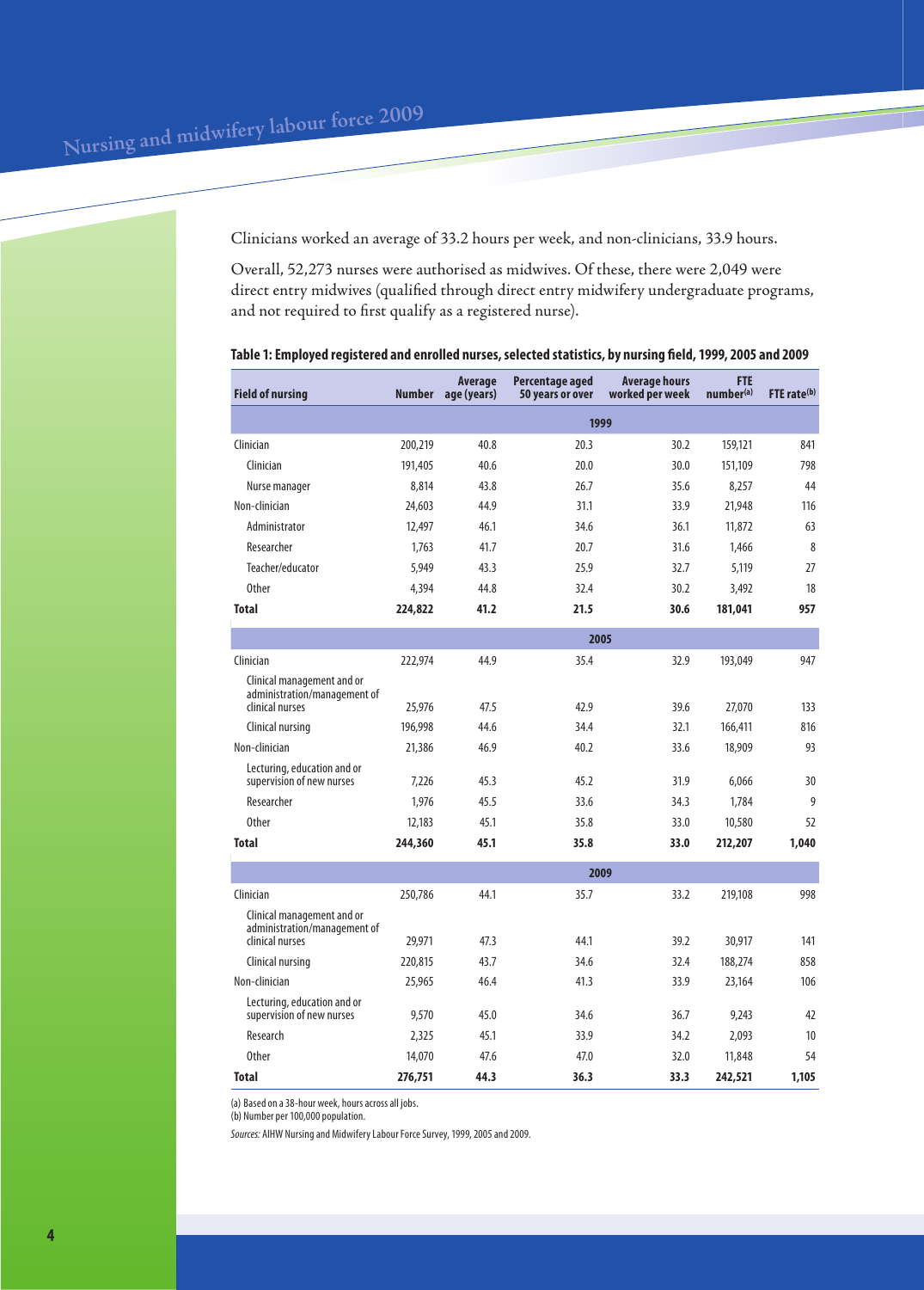<span id="page-4-0"></span>In their main job, nurses worked 32.8 hours on average in the public sector and 30.2 hours on average in the private sector. The 30,688 nurses with a second job reported working an average of 12.6 hours in the second job.

The majority of employed nurses (62.2%) reported working in a hospital in their main job (not including psychiatric/mental health hospitals). The next largest work setting for employed nurses was residential aged care centres (10.9%).

Registered nurses tended to work more hours than enrolled nurses (33.6 and 32.0 hours, respectively). Nurses aged less than 25 years worked the most hours (36.7 hours) and nurses aged 35–44 years, the fewest (31.3 hours) (Figure 3).



**Average weekly hours worked**

*Source:* AIHW Nursing and Midwifery Labour Force Survey 2009.

**Figure 3: Employed registered and enrolled nurses, average total weekly hours, by age group, 2009**

# **Regional distribution**

### **Remoteness areas**

With 1,240 full-time equivalent nurses per 100,000 population, *Very remote* areas had the highest supply of employed nurses. *Major cities* had the lowest supply at 997 full-time equivalent nurses per 100,000 population).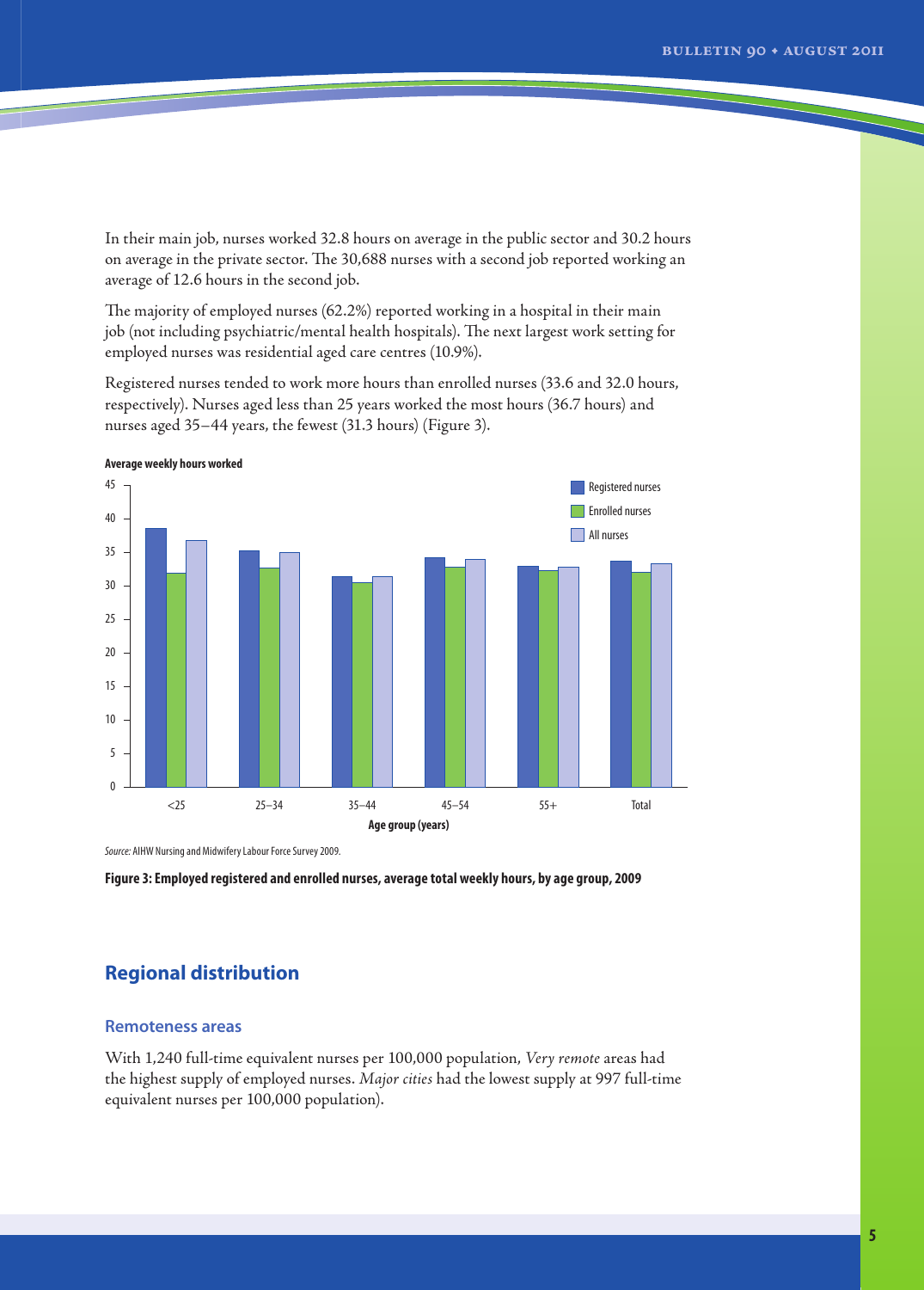<span id="page-5-0"></span>Nurses working in *Very remote* and *Remote* areas worked, on average, more than the national average (4.5 hours and 2.3 hours per week more than the national average, respectively).

On average, nurses working in *Inner regional* areas were 1.8 years older than those working in *Major cities* (45.5 and 43.7 years, respectively).



**FTE Rate**

*Note:* Based on a 38-hour working week. *Sources:* AIHW Nursing and Midwifery Labour Force Survey 2009; unpublished ABS data.

**Figure 4: Employed registered and enrolled nurses, FTE per 100,000 population, by remoteness area, 2009.**

## **States and territories**

The highest full-time equivalent rate of employed nurses across the states and territories was in the Northern Territory (1,800 full-time equivalent nurses per 100,000 population), and the lowest in New South Wales (1,005). Employed nurses in the Northern Territory also worked the highest average hours per week (37.7 hours). The jurisdiction with the lowest average hours per week was Victoria (32.0 hours). Comparisons between states and territories should be interpreted with caution, due to the relatively low response rates to the survey in some jurisdictions (see data sources section).

Employed nurses were youngest, on average, in the Northern Territory (42.4 years), and oldest in Tasmania (46.5 years). The Northern Territory had the highest percentage of male employed nurses (11.5%) compared with the national average of 9.6%.

## **Indigenous participation in the nursing workforce**

In 2009, there were 1,605 employed nurses who identified themselves as Aboriginal and/ or Torres Strait Islander, representing about 0.6% of nurses for whom Indigenous status was provided.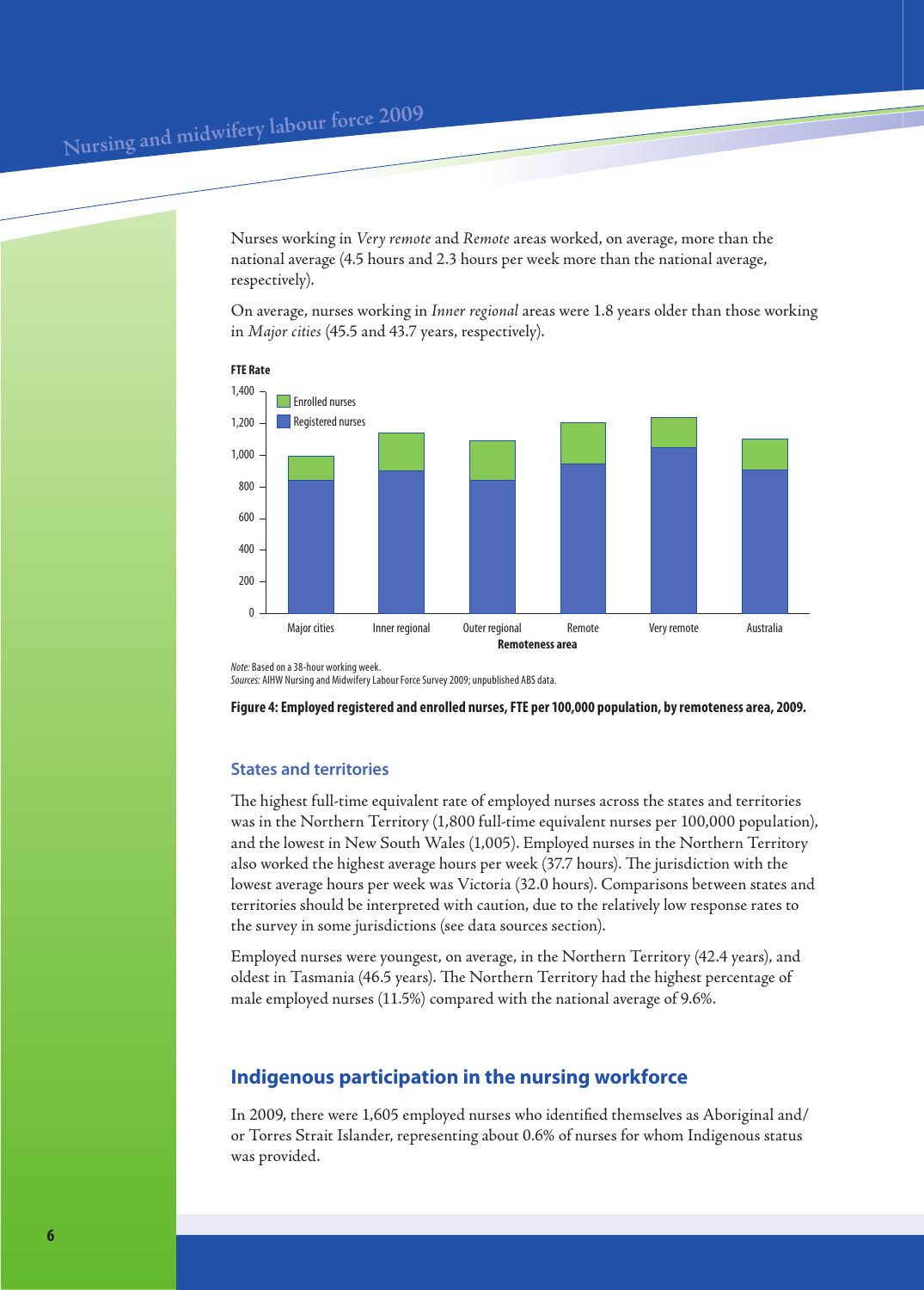<span id="page-6-0"></span>Indigenous nurses were, on average, about 2.4 years younger than non-Indigenous nurses (41.9 years and 44.3 years, respectively). A higher proportion of Indigenous nurses were male than for non-Indigenous nurses (13.4% and 9.6%, respectively).

## **Data sources**

The source of these data is the AIHW Nursing and Midwifery Labour Force Survey. This survey collected information on the demographic and employment characteristics of nurses who were registered or enrolled in Australia at the time of the survey. Until 2009 this survey was done annually by state and territory health authorities, with the questionnaire administered by the registration boards (or councils) in each jurisdiction, usually in conjunction with the registration renewal process. Future reports will be based on the similar survey being run through the Australian Health Practitioner Regulation Agency, which is implementing the National Registration and Accreditation Scheme in partnership with the Nursing and Midwifery Board of Australia.

The overall response rate to the 2009 survey was estimated to be 44.4%. The national rate has declined over time, from the 77.3% response rate achieved in 1997. Estimates for some jurisdictions for some years should be interpreted with caution, due to the relatively low response rate to the survey. In particular Western Australia and the Northern Territory had very low response rates in 2005 (26.9% and 13.7%, respectively). Estimates for the Northern Territory for 2005 are not separately published, due to the very low response rate to the survey in that jurisdiction (13.7%). Because survey data for Victoria were not available in 2005, the 2006 Victorian survey responses were weighted to 2005 benchmarks.

Interpretation of responses for the Northern Territory is made difficult, due to the high turnover of nurses moving to and from that jurisdiction.

For more information on the data collection method and other relevant data issues, see the explanatory notes section at: <www.aihw.gov.au/workforce/>. This site also contains supplementary data tables that contain the source data quoted in this bulletin.

## **Australian Bureau of Statistics**

Unpublished Australian Bureau of Statistics estimated resident population data are used for the calculation of medical practitioner rates and full-time equivalent rates.

## **Further information**

More detailed data about the nursing and midwifery labour force and other registered health professionals are available at: <www.aihw.gov.au/workforce/index.cfm>.